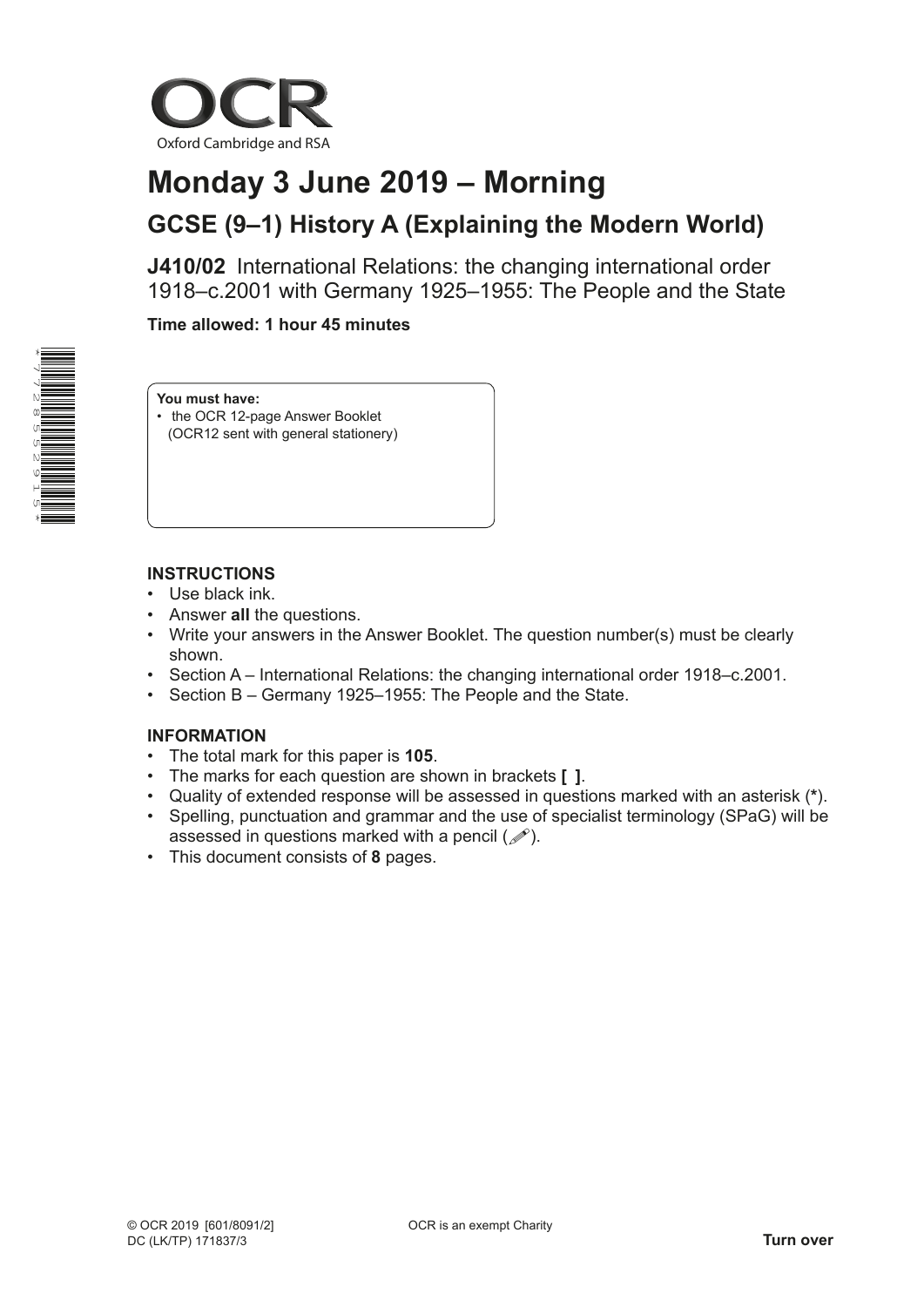#### **SECTION A**

#### **International Relations: the changing international order 1918–c.2001**

Answer **all** the questions. You are advised to spend about 1 hour on this section.

- **1** Outline how international peace was encouraged in the 1920s. **[5]**
- **2** Explain why the USA and USSR clashed over Germany in the period 1945 to 1949. **[10]**
- **3** Study Interpretation A.

Do you think this interpretation is a fair comment on the reasons why the Cold War began? Use your knowledge and other interpretations of the early stages of the Cold War to support your<br>[25] answer. **[25]**

**4** Study Interpretation B.

Explain why **not** all historians and commentators have agreed with this interpretation. Use other interpretations and your knowledge to support your answer. **[20]**

( $\mathscr{D}$ ) Spelling, punctuation and grammar and the use of specialist terminology [5]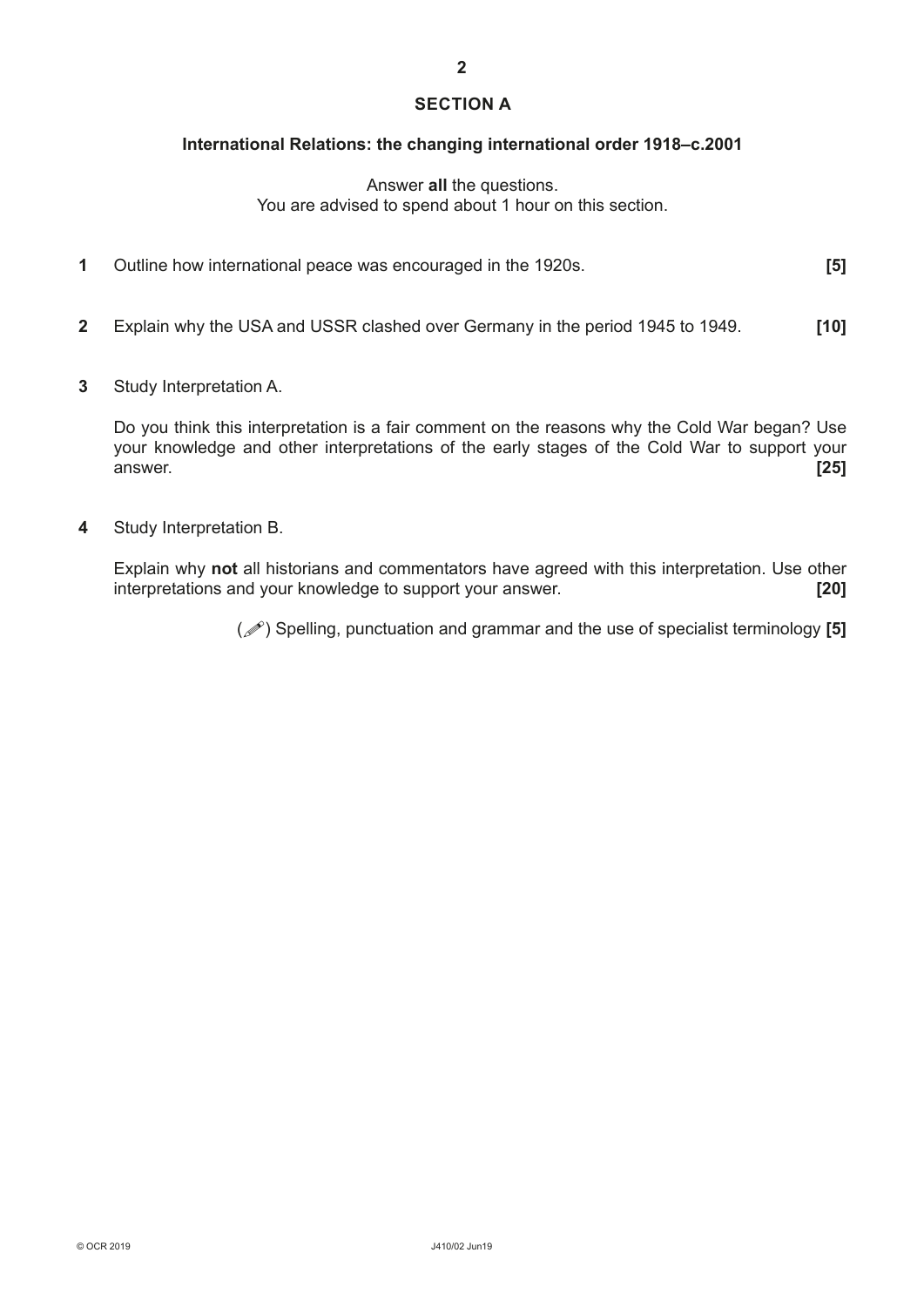Stalin was determined for Russia to control Eastern Europe and to weaken Germany and this was the major cause of the Cold War. To understand Stalin's determination it is necessary to look back at what had happened to Russia during the Second World War. During the war, Germany and her allies had carried out terrible acts against the Russian people and Stalin was fearful of these countries allying with Germany again against the USSR. If the Soviet Union dominated Eastern Europe after the war then this could not happen and Stalin was determined to make sure that this was the case.

*From 'The Soviet Achievement', a book written by the British historian JP Nettl. It was first published in 1967.*

#### **Interpretation B**

Munich was the triumph of appeasement but it also marked its failure and this was largely down to Chamberlain. Hitler then took advantage of Chamberlain's actions and this also wrecked appeasement. Munich happened because of a mixture of Chamberlain's fear of war and also his good intentions and faith in diplomacy. In hindsight, fear was the more important of those two things.

*From 'English History 1914–45', a book written by the British historian AJP Taylor. It was first published in 1965.*

**Please turn over for SECTION B**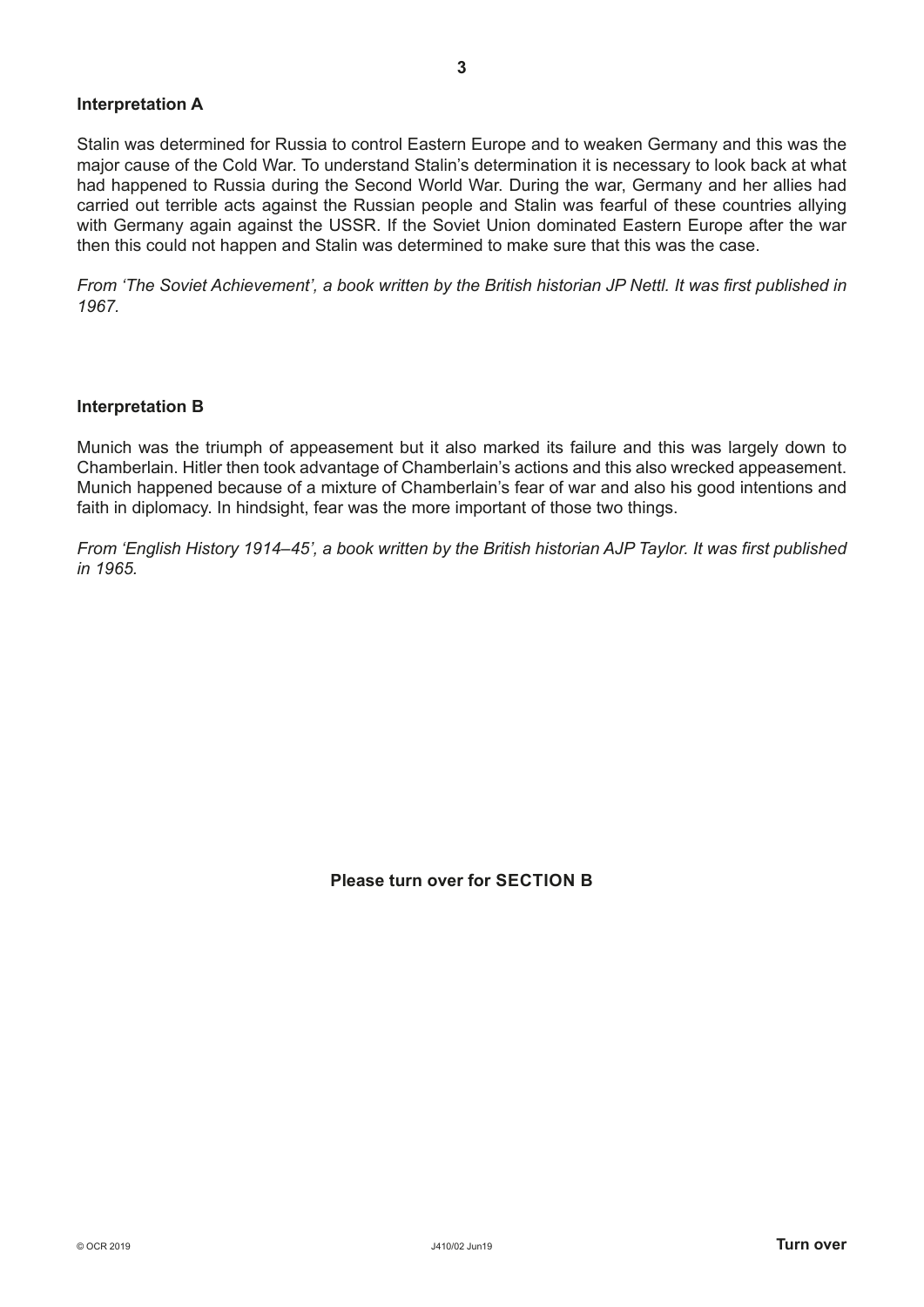#### **SECTION B**

#### **Germany 1925–1955: The People and the State**

Answer **all** the questions You are advised to spend about 45 minutes on this section.

- **5** Describe **one** impact of the Allied occupation on Germany after World War Two. **[2]**
- **6** Explain how Allied bombing campaigns affected the German war effort during the Second World War. **[10]**
- **7 (a)** Study Source A. Explain why this source was produced in Germany at this time. **[5]**

#### **Source A**



*A poster produced by opponents of the Nazis in July 1934. The man shown is a member of the SA.*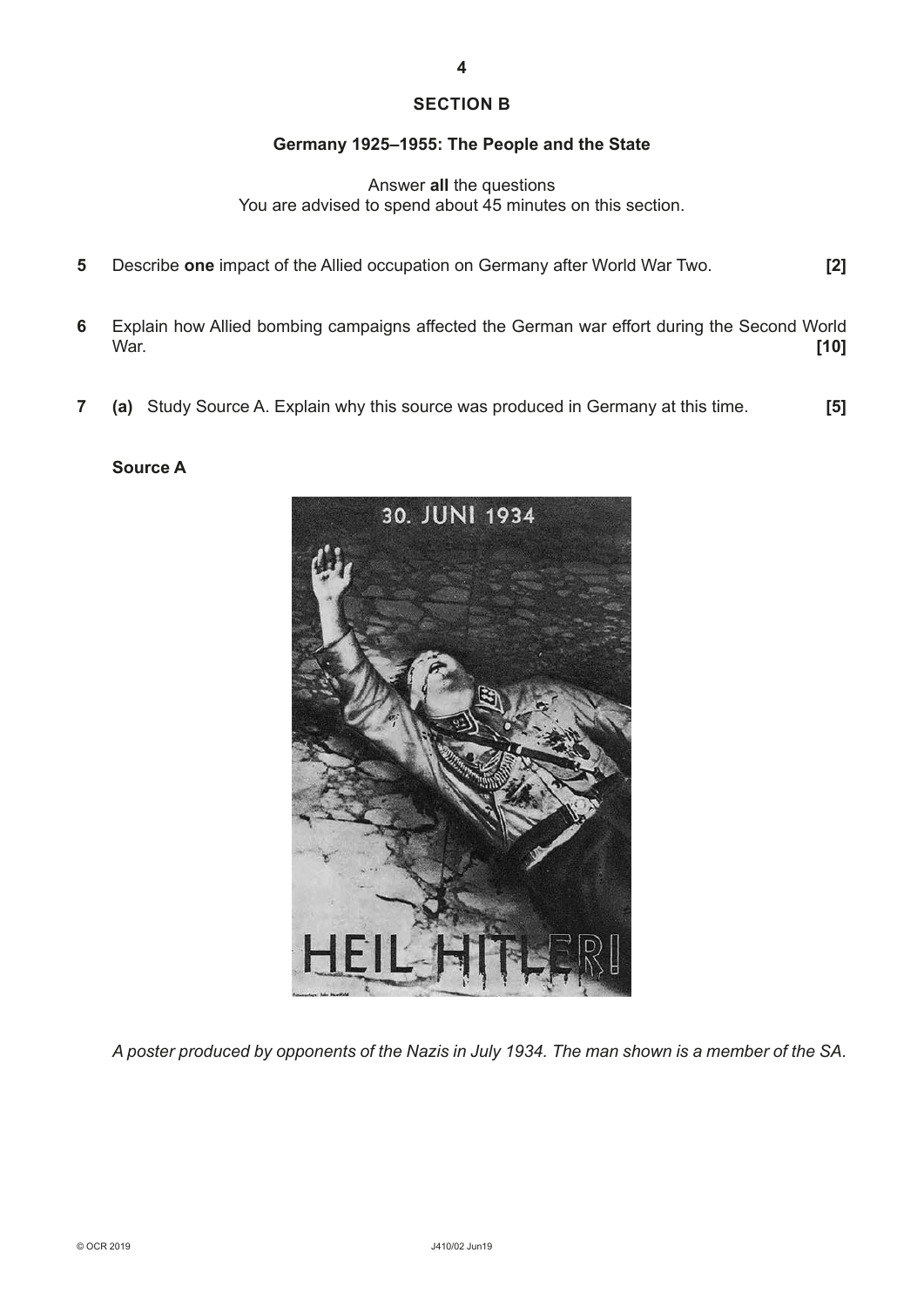#### **Source B**

All senior trade union officials, such as trade union chairmen and district secretaries, will be held under police protection. So will branch managers of the trade union owned 'Bank for Workers, Employees and Officials'. The chairmen of local trade union committees and low level union officials will not be held and will be encouraged to continue their work. Exceptions are to be made only with the permission of the most senior members of the Nazi Party.

*An official government communication sent by Robert Ley on 21 April 1933. Robert Ley was Head of the German Labour Front (the Nazi Workers' Union).*

**8\*** 'The use of propaganda was more important than the Nazi police state in controlling Germany in the 1930s.' How far do you agree? **[18]**

#### **END OF QUESTION PAPER**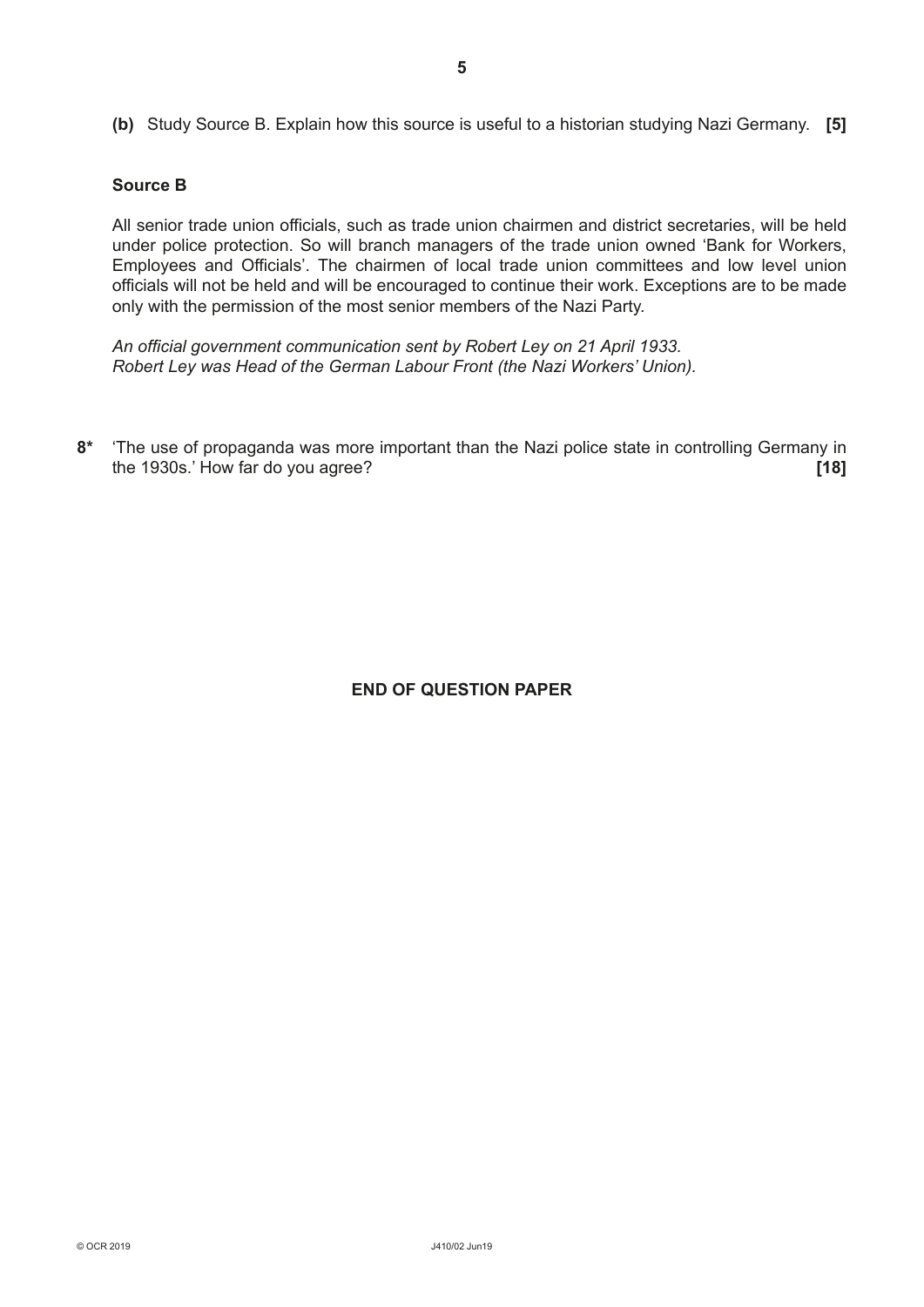#### **BLANK PAGE**

**6**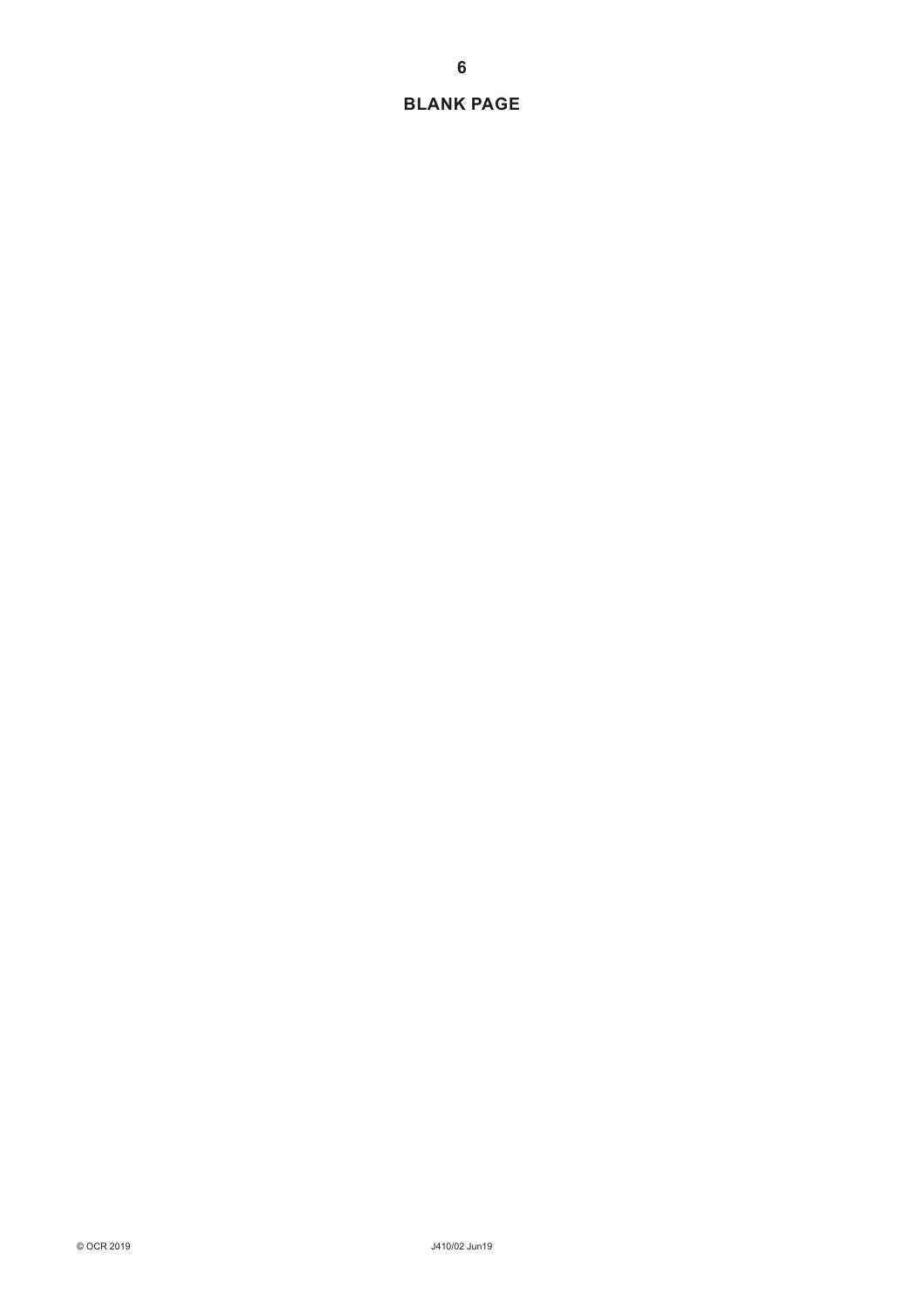#### **BLANK PAGE**

**7**